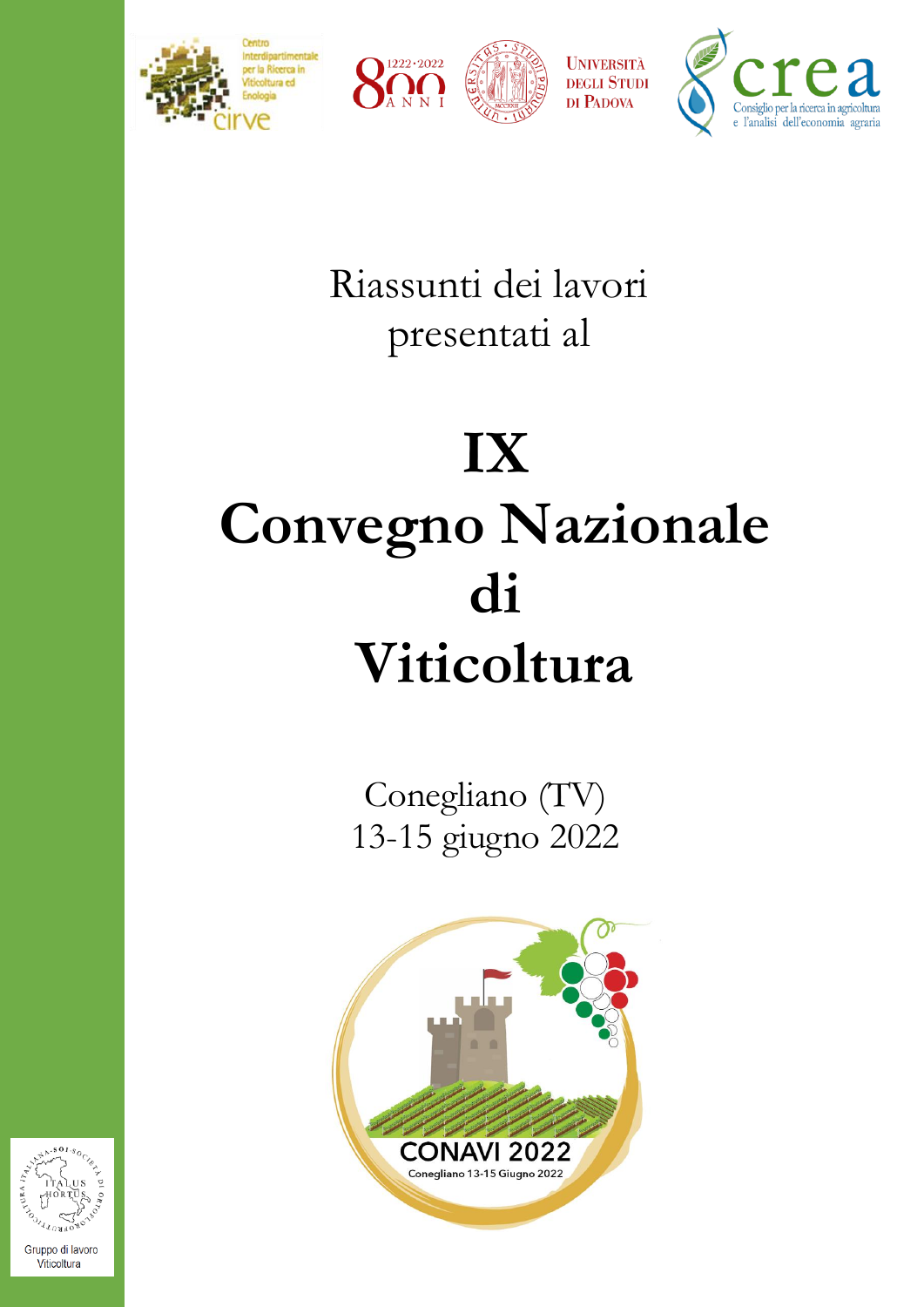IX Convegno Nazionale di Viticoltura – Conegliano (TV) 13-15 giugno 2022



## Riassunti dei lavori presentati al

## **IX Convegno Nazionale di Viticoltura**

Conegliano (TV) 13-15 giugno 2022



*Volume a cura di* Massimo Gardiman, Federica Gaiotti, Franco Meggio